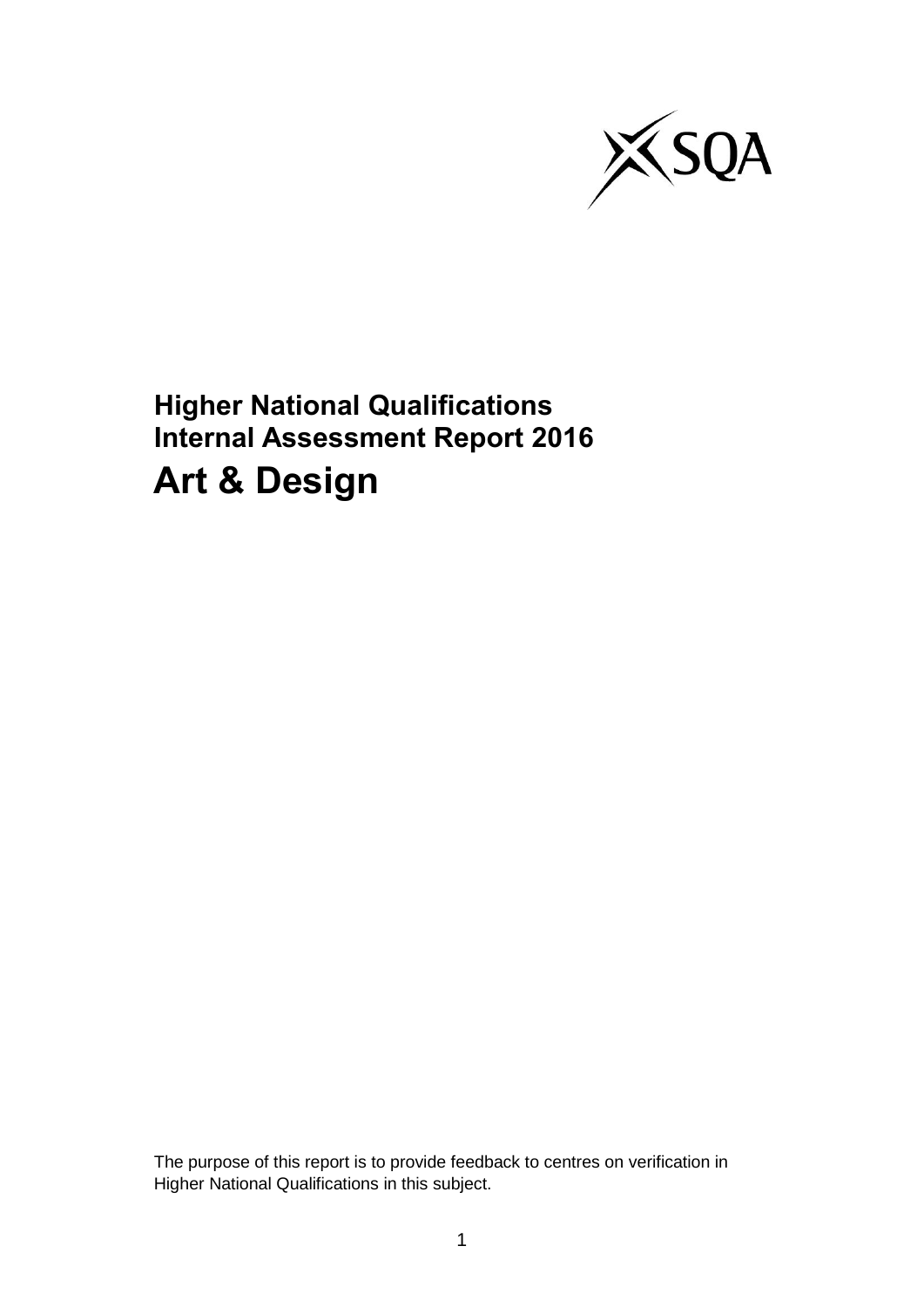# **Higher National units**

# **General comments**

Centres generally have a genuine understanding of the requirements of national standards. Our qualification verification visits were focused this session on NC units and awards although HN units were verified. Assessors are currently judging candidates' performances appropriately and assessments were in line with national standards.

Significant challenges arose with centres delivering outwith Scotland: the initial approval process and further development visit format was followed.

## **Unit specifications, instruments of assessment and exemplification materials**

During generally positive feedback sessions, centre staff were informed that all assessment instruments requested were made available and that centres were using appropriate SQA materials. The instruments of assessment provided across the curriculum were valid and reliable and clear documentation for assessors and candidates was in use. Assessment instruments were available as hard copies and where possible within the centre VLE. The assessment instruments were clear with valid and reliable guidance and easily accessed by all assessors and candidates. Where there was an 'amber' noted it generally related to the need for engagement with the prior verification system or access to assessment exemplars. Some assessors were not aware of these options. Development visits were another option offered. Art & Design HNs are currently under review and this material will be updated. Centre staff teams were encouraged to become involved in this process.

## **Evidence requirements**

There is an understanding of evidence required for the units. There was sufficient evidence of candidate performance with a wide variety of briefs with resultant portfolios and sketchbooks showing evidence of creative work presented well. Where there was an issue SQA's prior verification system or access to assessment exemplars was recommended. Development visits were also offered as an option.

## **Administration of assessments**

Centre teams mentor, assess and evaluate candidates' work to a good standard. The internal verification systems are effective and documentation is in evidence. Staff teams clearly meet to discuss the internal verification system within small teams and intend to meet to discuss across the curriculum area. Due to college mergers, staff from different campuses should meet on a regular basis to share internal verification details and to share good practice. This was noted during feedback to the centres.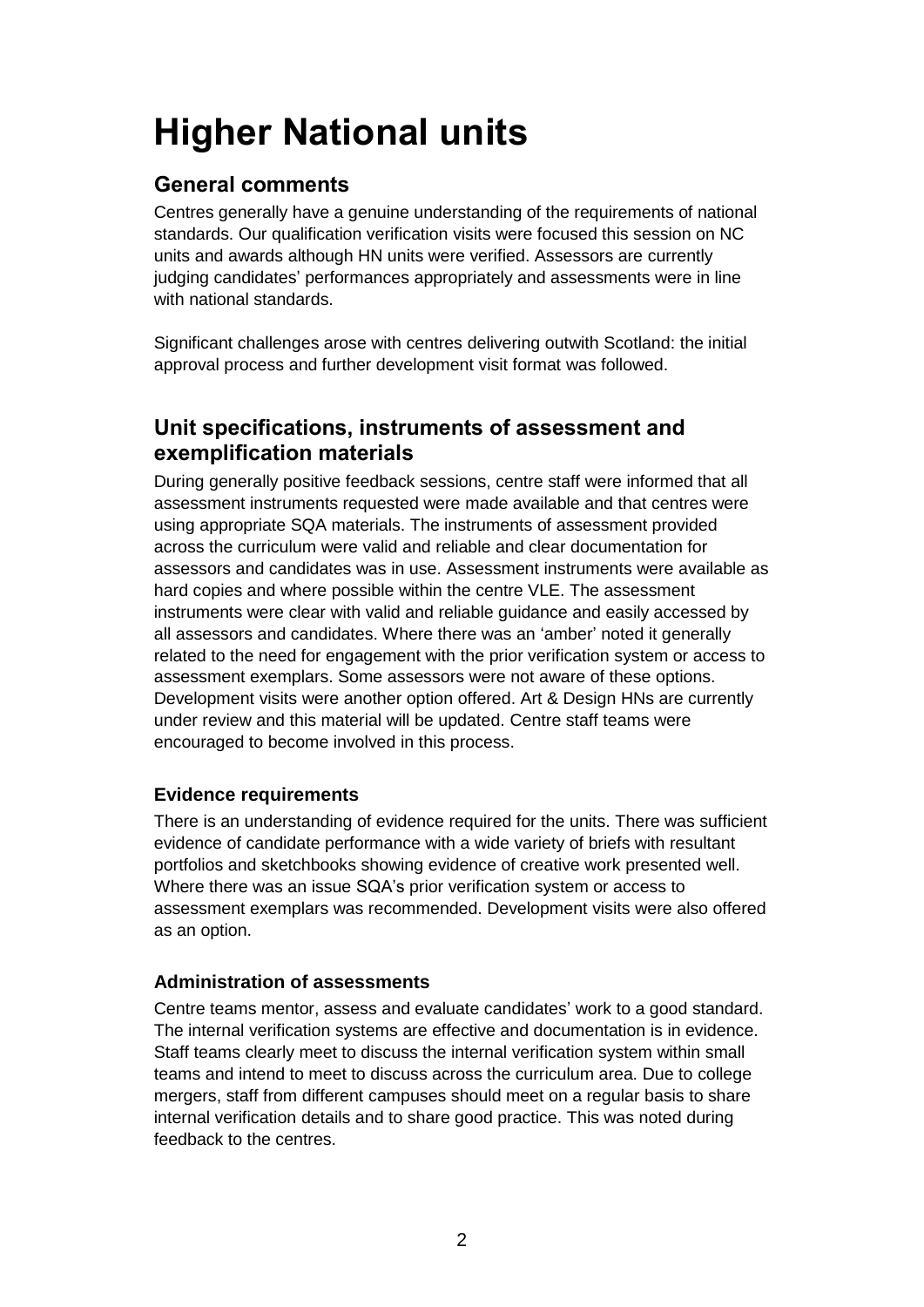Electronic evidence of internal assessment and verification procedures was presented and was being used to ensure standardisation of assessment within and across the units sampled. The material presented was robust and was used/supported by the teaching and internal verification teams in their delivery across the centres.

Peer review and support of new verifiers takes place and it is generally successful. This is evidenced by the new assessor judging candidates performance appropriately. Assessments were in line with national standards. Where an 'amber' was activated it related to a new assessor who declared that they had no training or support relating to internal verification.

### **General feedback**

Centres engage in regular mentoring and reviews, which result in comprehensive and relevant feedback to candidates. The staff teams are responsible for joint delivery, marking and review. This peer support and delivery is evidence of good practice. There is a recommendation however that staff further include candidates in the feedback/feedforward process and capture this 'audit trail' of progress and remediation. A signature from the candidate during formative feedback and capturing the feedback for future review (video or audio recorded feedback) is recognised by staff as a positive move. (Staff verbally feedback but tend not to capture during formative stages) Copies of feedback to students could also be issued so that the candidate is more likely to act upon remediation action points.

The emergence of digital portfolios is a significant issue and has been discussed on many of our external verification visits. In response to the changing culture in design studios and the pressure of tight deadlines, the design process is becoming more and more digital. The current topic relating to the use of digital folios and whether they will replace hand-rendered portfolios is an issue to be discussed.

Sketchbooks (or notebooks, or journals) are not just used by artists and designers. It might help to think of sketchbooks, notebooks or journals as places in which you collect thoughts, imagery and references.

Fundamentally sketchbooks are about making your thoughts and ideas real, by writing, drawing, doodling, scrawling, sticking. Something creative happens when you begin to externalise your thoughts, and once you get into the habit of keeping some kind of sketchbook your thinking (and learning) will develop in new and inspiring ways, whatever it is centred around. It is agreed by the majority that the continuation of tactile, sketchbooks and portfolios is vital to retain elements of experimentation, exploration and creativity. Technology is just another tool and should be included in the design process but not to the exclusion of handrendered creative artwork.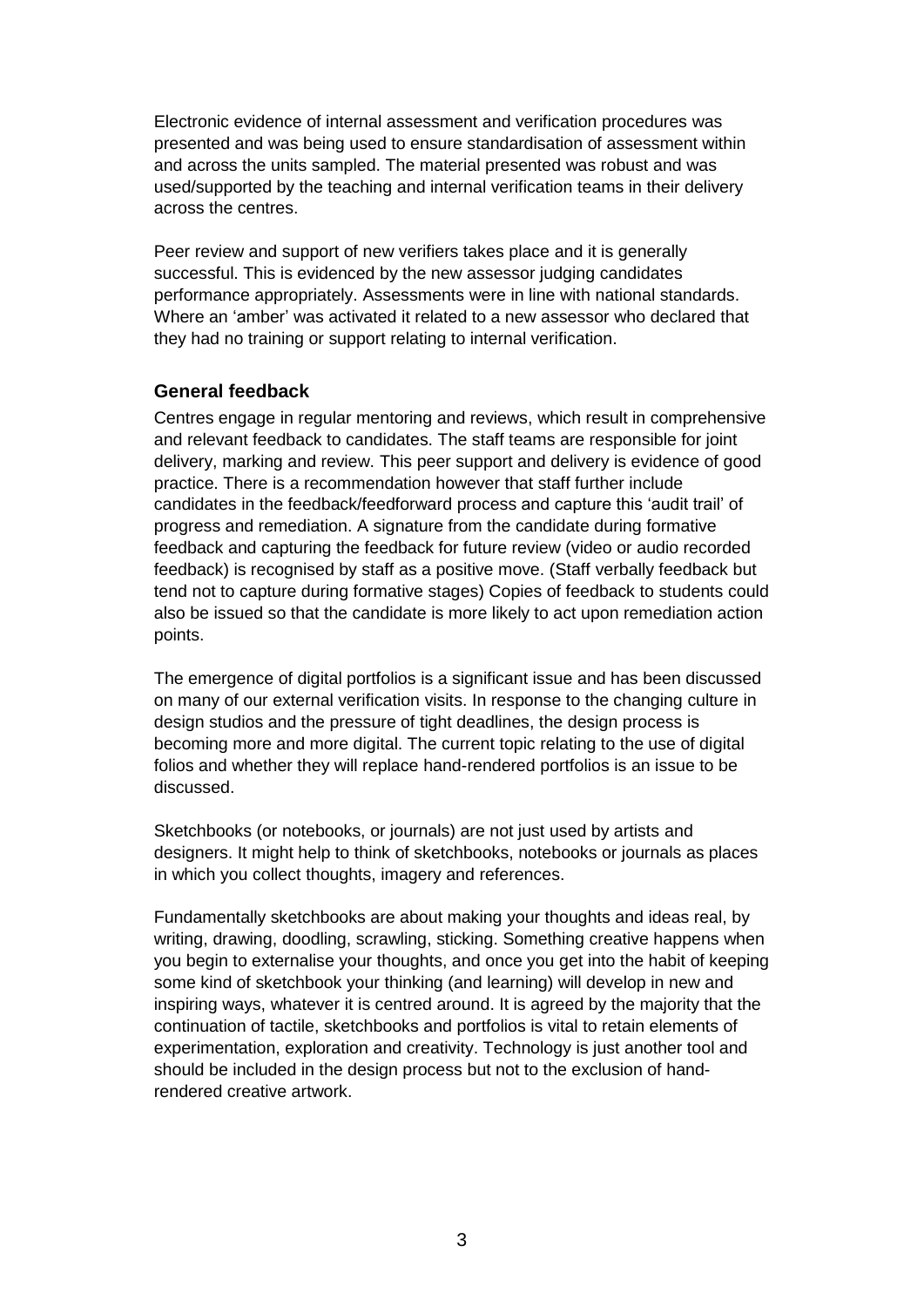## **Areas of good practice**

It is clear that candidates are producing good work and are well informed, highly engaged and feel appropriately challenged by units, course content, delivery and assessment as well as by enthusiastic, engaged and knowledgeable lecturers. Candidates also feel very well supported and able to contribute to course development. Relevant, topical and challenging live briefs are in use as assessment instruments. Excellent links with industry are a major enhancement of any course and in particular Edinburgh College continues to engage in meaningful internships.

Centres engage in regular internal verification course meetings, which are recorded and made available to all staff. This practice is crucial in all centres and particularly within merged campuses. Staff teams in general can easily access internal verification information via hard copy or VLE.

One centre in particular has invested in a bespoke online internal verification system accessed at all levels by appropriate staff.

### **Specific areas for improvement**

Centres should take account of ease of access to digital folios as evidence of assessment and internal verification systems. This would prevent the need for further questions or investigation by the external verifier.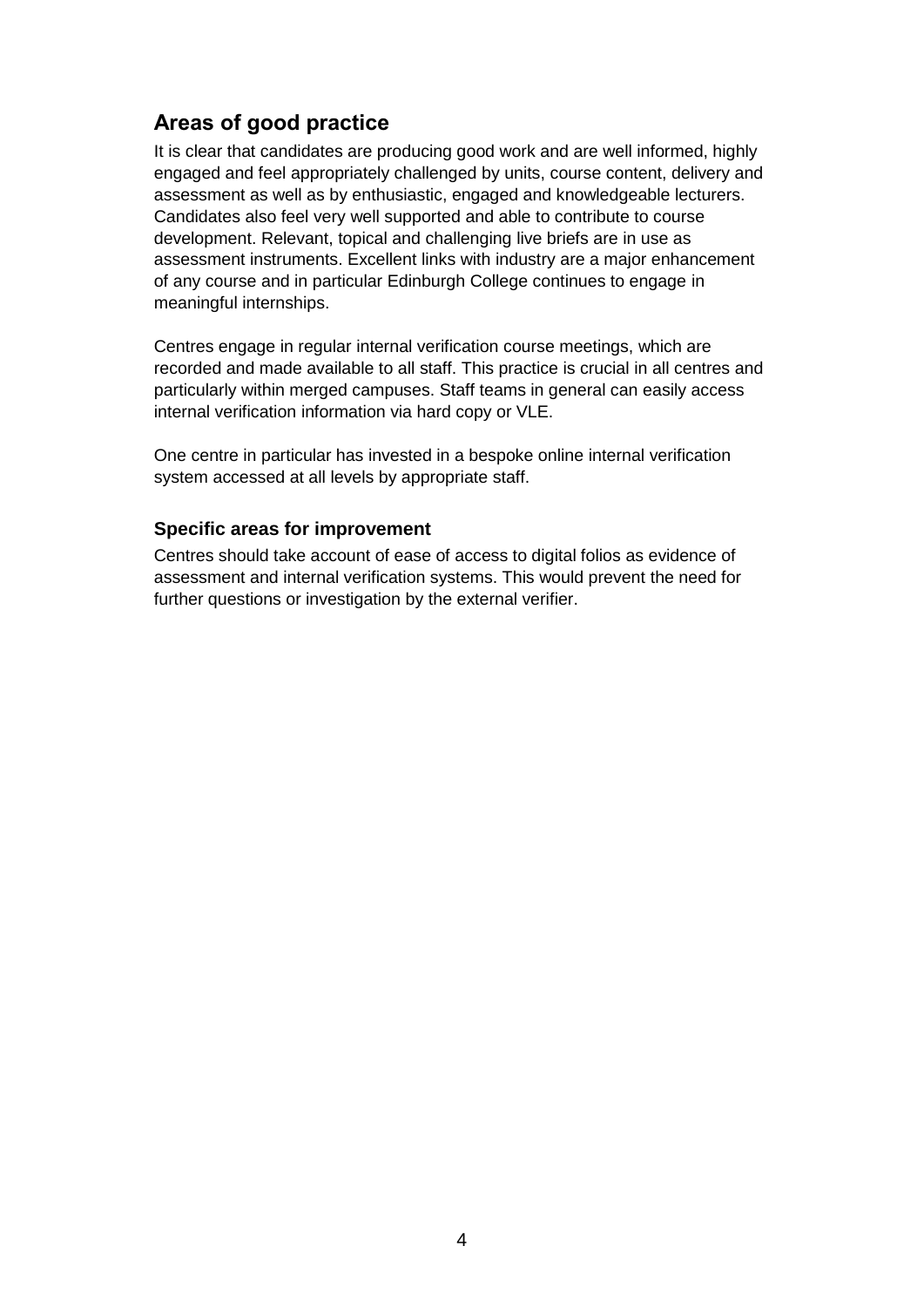# **Higher National graded units**

Titles/levels of HN graded units verified:

Graded Units 1 & 2 Visual Communications, Contemporary Art Practice, 3D Design, 3D Computer Design, 3D Product Design, 3D Interior Design

## **General comments**

Centres have a clear understanding of the requirements of the national standards. Assessors are currently judging candidate performance appropriately and assessments were in line with national standards. Overall the results achieved have been of a high level. Good preparation for candidates' articulation to higher levels is noted as a positive result of the Art & Design graded units delivered. Centres engage in regular mentoring and reviews, which result in comprehensive and relevant feedback to candidates. The staff teams are responsible for joint delivery, marking and review. This peer support and delivery is evidence of good practice.

## **Unit specifications, instruments of assessment and exemplification materials**

During very positive feedback sessions centre staff were informed that all assessment instruments relating to graded units requested were made available and that centres were using appropriate SQA materials. The instruments of assessment provided across the awards were valid and reliable and clear documentation for assessors and candidates was in use. Assessment instruments were available as hard copies and where possible within the centre VLE. The assessment instruments were clear with valid and reliable guidance and were easily accessed by all assessors and candidates.

Art & Design HNs are currently under review and this material will be updated. Centre staff teams were encouraged to become involved in this process.

## **Evidence requirements**

There is a clear understanding of evidence required for the graded units. There was good evidence of candidate performance with a wide variety of briefs with resultant portfolios and sketchbooks showing evidence of creative work presented very well. It is clear that staff maintain very high standards of assessment and record keeping for graded units. Candidates reported that they feel well prepared for the graded unit assessments. Candidates receive informative project briefs and have scheduled verbal and written feedback/ mentoring sessions, the majority of which is available via an interactive virtual learning environment.